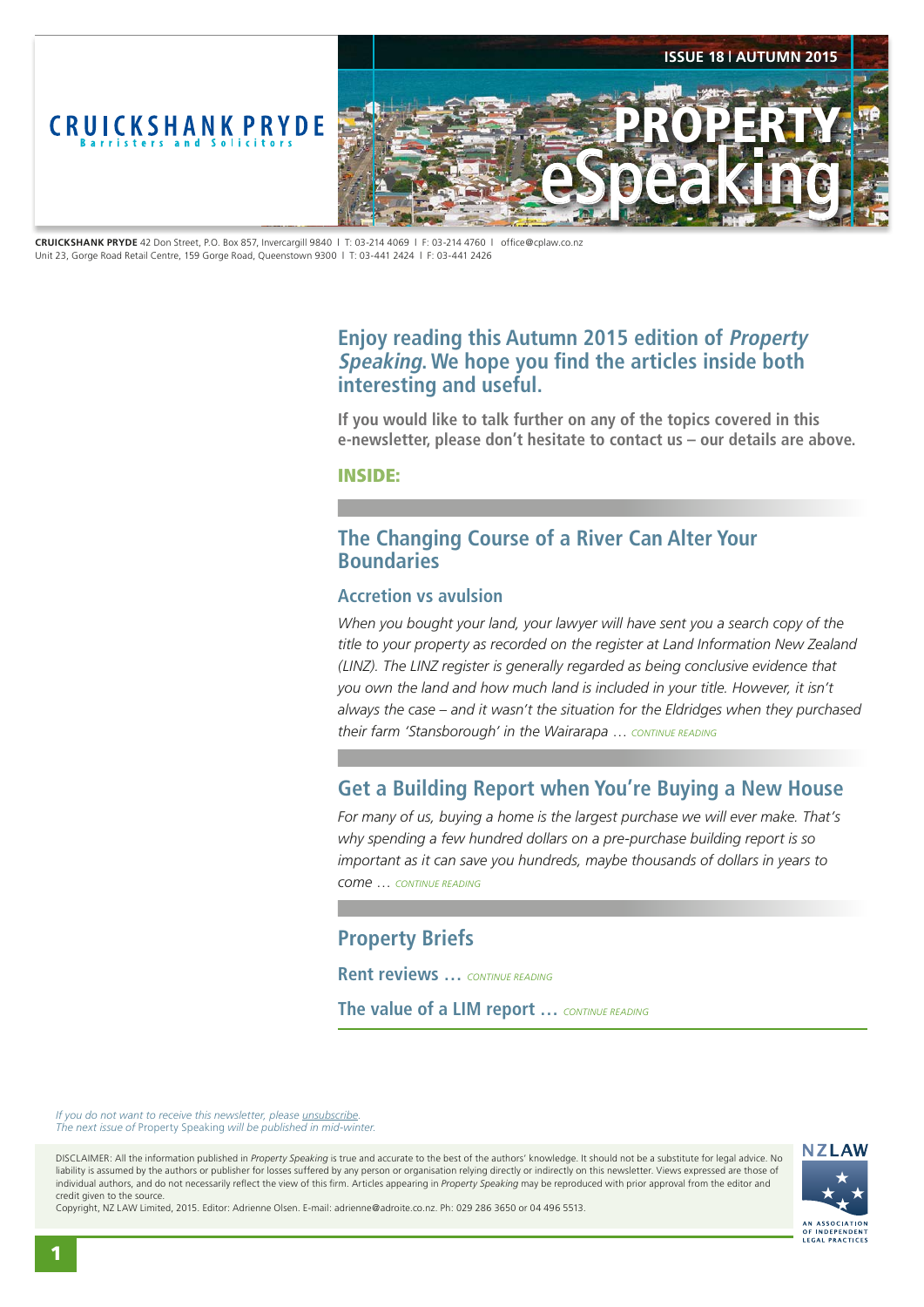at m

# <span id="page-1-0"></span>**The Changing Course of a River Can Alter Your Boundaries**

### **Accretion vs avulsion**

*When you bought your land, your lawyer will have sent you a search copy of the title to your property as recorded on the register at Land Information New Zealand (LINZ). The LINZ register is generally regarded as being conclusive evidence that you own the land and how much land is included in your title. However, it isn't always the case – and it wasn't the situation for the Eldridges when they purchased their farm 'Stansborough' in the Wairarapa.*

#### **Stansborough and Kummerstein**

When Stansborough was settled in the late 1800s, the Kaiwhata River formed the boundary between Stansborough and the neighbouring farm, Kummerstein. Between 1879 and 1903 the course of the Kaiwhata River changed which resulted in two pieces of land being cut off from Stansborough by the river. Both pieces of land were on the Kummerstein side of the river; one of these pieces of land comprised 13 acres. The title to Stansborough showed the legal boundary as being the old course of the river and therefore showed it as including these two pieces of land. The owners of Stansborough paid the rates on the two pieces of land on the Kummerstein side of the river, even though they were cut off from their property by the river.

The change in river course wasn't an issue between the owners of Stansborough and Kummerstein – until the Eldridges and the Beanges (the owners of Kummerstein) fell out. Things went downhill and, ultimately, the Beanges fenced off the land on their side of the river. The Eldridges issued legal proceedings seeking court orders including an order that they owned the land cut off by the river. The court therefore had to decide whether the existing course of the river was the legal boundary between Stansborough and Kummerstein, or whether the legal boundary was the old course of the river.

### **Accretion and avulsion**

It was agreed that the answer to this question rested on whether the course of the river had changed gradually and imperceptibly (legally known as 'accretion'), or whether the course of the river had changed suddenly (legally known as 'avulsion'). If the course of the river had changed gradually and imperceptibly, then the Beanges would be entitled to the land shown as being in the Eldridges' title, but now being on the Beanges' side of the river. If the course of the river had changed suddenly (for example, as the result of a flash flood or earthquake), then the Eldridges would be entitled to the land shown as being included in their title, but on the Kummerstein side of the river.

The Eldridges agreed that one of the two pieces of land had become part of the Beanges' land by accretion. For the 13 acre piece of land, the court<sup>1</sup> decided that the river course had changed gradually and imperceptibly and therefore the existing course of the river formed the boundary. This decision meant that Stansborough had lost 13 acres and Kummerstein had gained 13 acres – no doubt to the Eldridges' displeasure.

#### **Including the extra land in your title**

If you have gained land by accretion and you want the accretion to be included in your title, we can do this for you by applying to the Registrar-General of Land. You will need to provide a survey plan and evidence showing an accretion has occurred.

The Registrar will notify adjoining owners, local authorities and the Commissioner of Crown Lands of your application. If any interested party provides reliable evidence which conflicts with your application, the Registrar will decline your application. If you don't agree with the Registrar's decision, then it's possible to challenge the decision in the High Court.

<sup>1</sup> *Eldridge v Beange* (2005) 6 NZCPR 915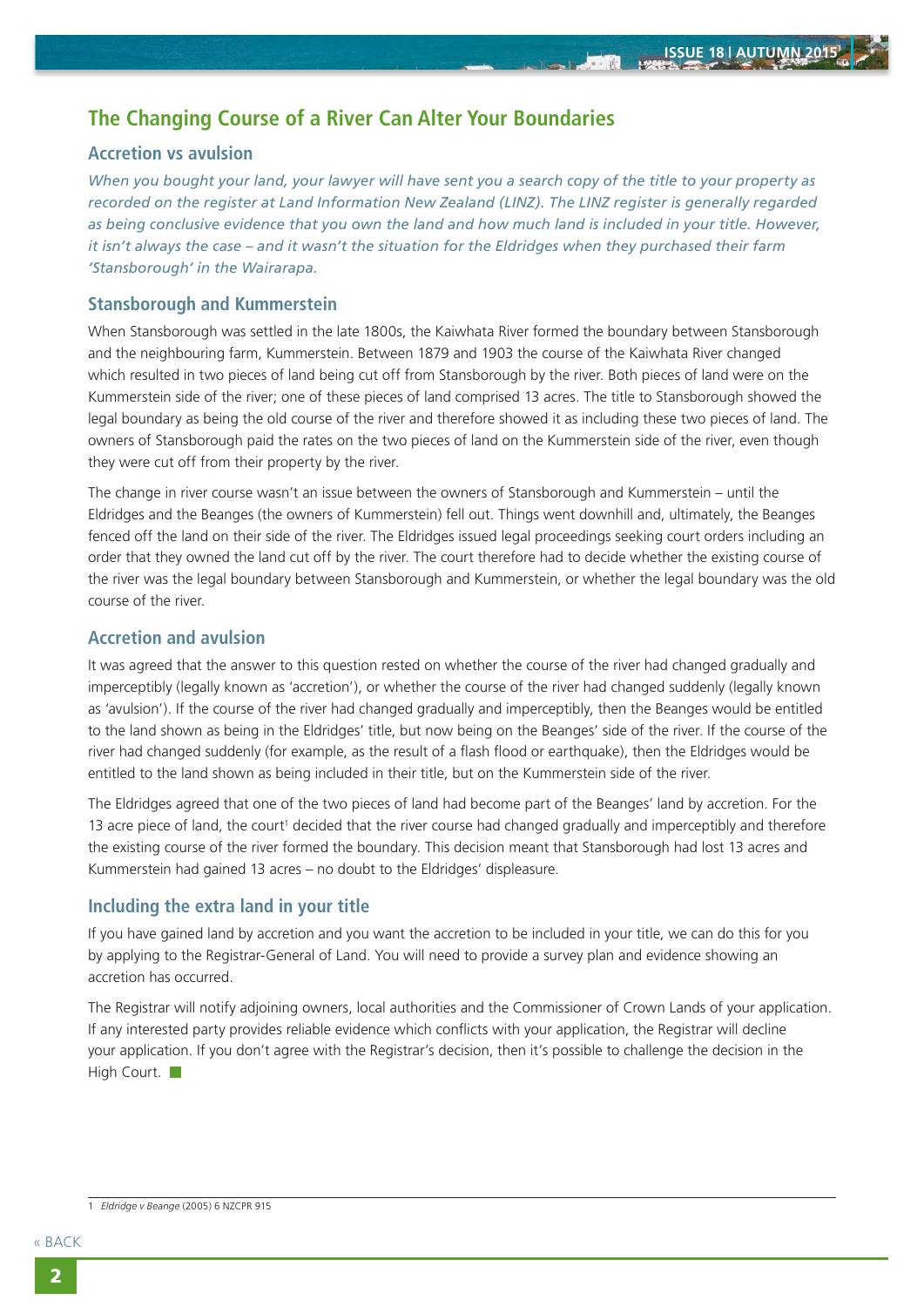æfin

## <span id="page-2-0"></span>**Get a Building Report when You're Buying a New House**

*For many of us, buying a home is the largest purchase we will ever make. That's why spending a few hundred dollars on a pre-purchase building report is so important as it can save you hundreds, maybe thousands, of dollars in years to come. The report is one of the final hurdles in purchasing a property, so it's important to know the process and your rights as a purchaser and also as a vendor.*

### **Why get a building report?**

We strongly recommend that if you're buying a property you make it a condition in the Agreement for Sale and Purchase of Real Estate that a building report is required on the property. It's particularly important when dealing with older homes. The report may reveal hidden defects that you may not have considered an issue. Obtaining a building report, in conjunction with a Land Information Memorandum (LIM – we've more on this on page 4), will also make sure all renovations have had the necessary consents applied for and that they have been granted.

If the Agreement is conditional on a builder's report, the condition is solely for the benefit of the purchaser. The standard Agreement gives a purchaser 10 working days to obtain a report that's satisfactory to the purchaser. The report has to be prepared by a qualified building inspector in line with industry methods. The report is an objective assessment of the property as no invasive testing can be carried out.

#### **What are the purchaser's options when defects are discovered?**

If the report highlights any negative issues with the property, you have three options:

- 1. You can avoid the Agreement altogether and you will be entitled to the return of any deposit
- 2. You can fulfil or waive the condition, and the Agreement continues as if the condition was satisfied, or
- 3. You can try negotiating with the vendor to have the repairs carried out or to obtain a price reduction.

If you choose to cancel the Agreement or you want to raise any issues from the report, you must first provide the vendor with a copy of the report so they know the issues and the likely costs involved to remedy them.

#### **Trying to renegotiate the Agreement**

Proceeding with option three comes with risks. It's not unknown to see purchasers try to negotiate a price reduction, only for a third party to come in with an unconditional offer. The vendor may exercise their right to cancel the original Agreement, as either party has the right to cancel the Agreement if the condition hasn't been satisfied by the due date or by any extension period.

In a recent case<sup>2</sup> the court held that trying to negotiate a reduction in the purchase price doesn't necessarily mean the condition wasn't satisfied by the purchaser. In this case, the purchaser was found to be able to lodge a caveat on the property after the vendor had purportedly cancelled the Agreement.

The vendor's lawyer was notified that a building report had been obtained that found several issues with the property that the purchaser wanted to be fixed prior to settlement, or they wanted a \$2,000 price reduction. The vendor's lawyer responded saying the vendor would consider the issues raised, and they would let them know the outcome. After the deadline for the condition, the vendor's lawyer advised that the vendor wasn't willing to address any of the matters raised, and said that the Agreement was at an end.

The court found that while there is a requirement for there to be a satisfactory building report it doesn't require a purchaser to be happy with it. If there was no explicit notice of cancellation from the purchaser, then it could be considered that the report contained all the information that was expected. The Judge held *"it is the Court's view that it is sufficiently clear the purchaser was not exercising any rights of cancellation. To the contrary there is evidence of confirmation in terms of which consideration of modification was being explored."*

#### **Always be realistic**

Building reports need to be prepared in good faith; therefore attempts to negotiate a price decrease must be based on genuine defects highlighted in the report, such as a roof replacement costing \$20,000. Purchasers need to remember they are not always signing up for a new home, so general wear and tear must be accepted and should not be a reason to try renegotiate the price.

Building reports are a very important condition in the Agreement. If you have any doubt, you should always talk with us as soon as possible.  $\Box$ 

2 *Sagar Properties Limited v Tropical Origin* [2014] NZHC 1771

[« BACK](#page-0-0)